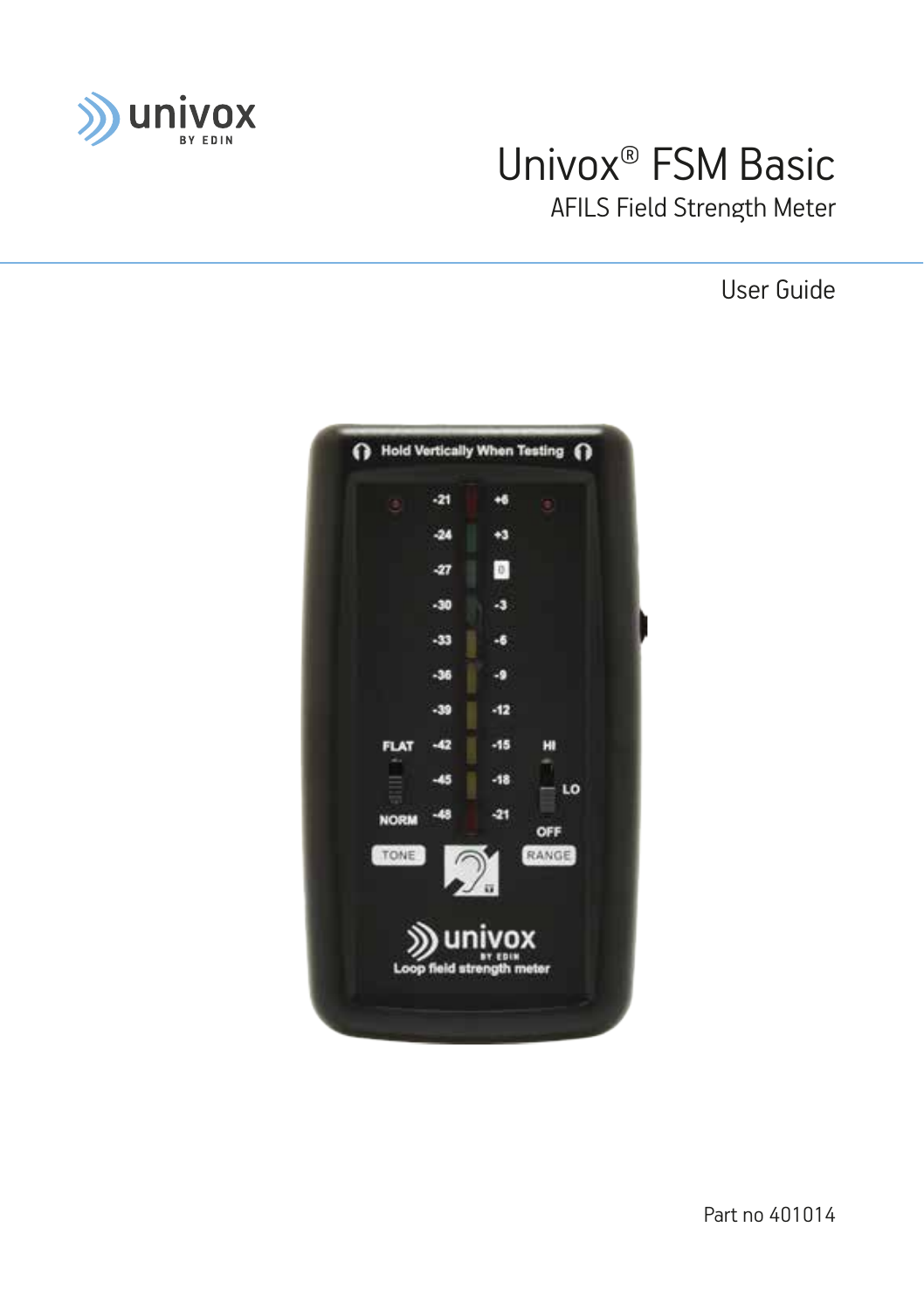# Content

| Field strength deviation/overspill (Coverage) 4 |  |
|-------------------------------------------------|--|
|                                                 |  |
|                                                 |  |
|                                                 |  |
|                                                 |  |
|                                                 |  |
|                                                 |  |
|                                                 |  |
|                                                 |  |

## Introduction

Univox® FSM Basic is a calibrated precision measurement device, designed for measuring the performance of Audio Frequency Induction Loop Systems (AFILS). The meter enables easy and straight-forward assessment of background noise, field strength and frequency response of the system to comply with the requirements of IEC 60118-4.

Two different frequency response characteristics are provided: 'NORMAL' which is a restricted response, similar to that of a hearing aid, and 'FLAT' which is a wide. flat response, similar to that of an equalized induction loop receiver for wide-band communication.

The meter is calibrated in two ranges; +6dB to -21dB and -21 to -48dB with respect to the field strength of 400mA/m, recommended by IEC 60118-4, allowing background magnetic noise levels to be measured as well as AFILS signal strengths. The measured audio signal may be monitored using headphones on all range and filter combinations.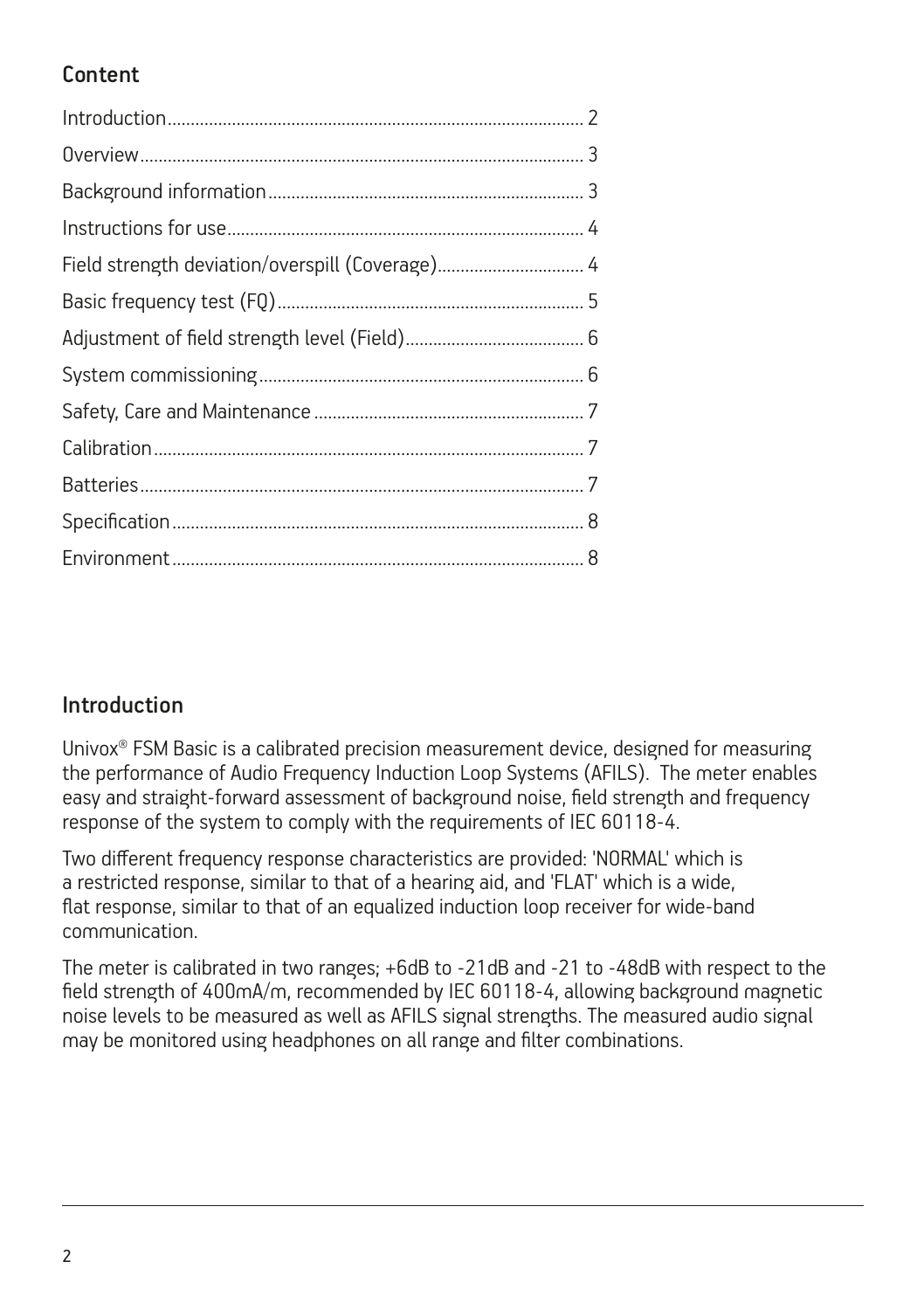#### Overview



\* The range indicator in use flashes when the battery is low.

#### Background information

- The meter responds to program peaks. The PPM style of indicator was developed by broadcasters to control the peak levels of audio signals and so prevent overmodulation of the transmitters. The PPM meter allows the user to verify in real time that an AFILS can provide sufficient field strength for good speech clarity.
- The monitor audio output is active on all range and filter combinations. The monitor output frequency response is modified to emulate that of a typical induction loop listener. This means that the person testing hears a similar signal to that to be heard by a loop user.
- The meter is operated in the vertical plane so that is easy to read when held at the hearing position.
- This meter is designed with high quality components for low noise and operates over a very wide range of 54dB in two stages. The range in use is indicated by an LED as is a low battery condition warning.
- Two measurement filter (tone) responses are provided. The FLAT setting is provided only for measuring system frequency response in conjunction with an external signal generator. For all other measurement the NORMAL setting is used.
- The meter is calibrated, traceable to International Standards. Annual checking of calibration is advised.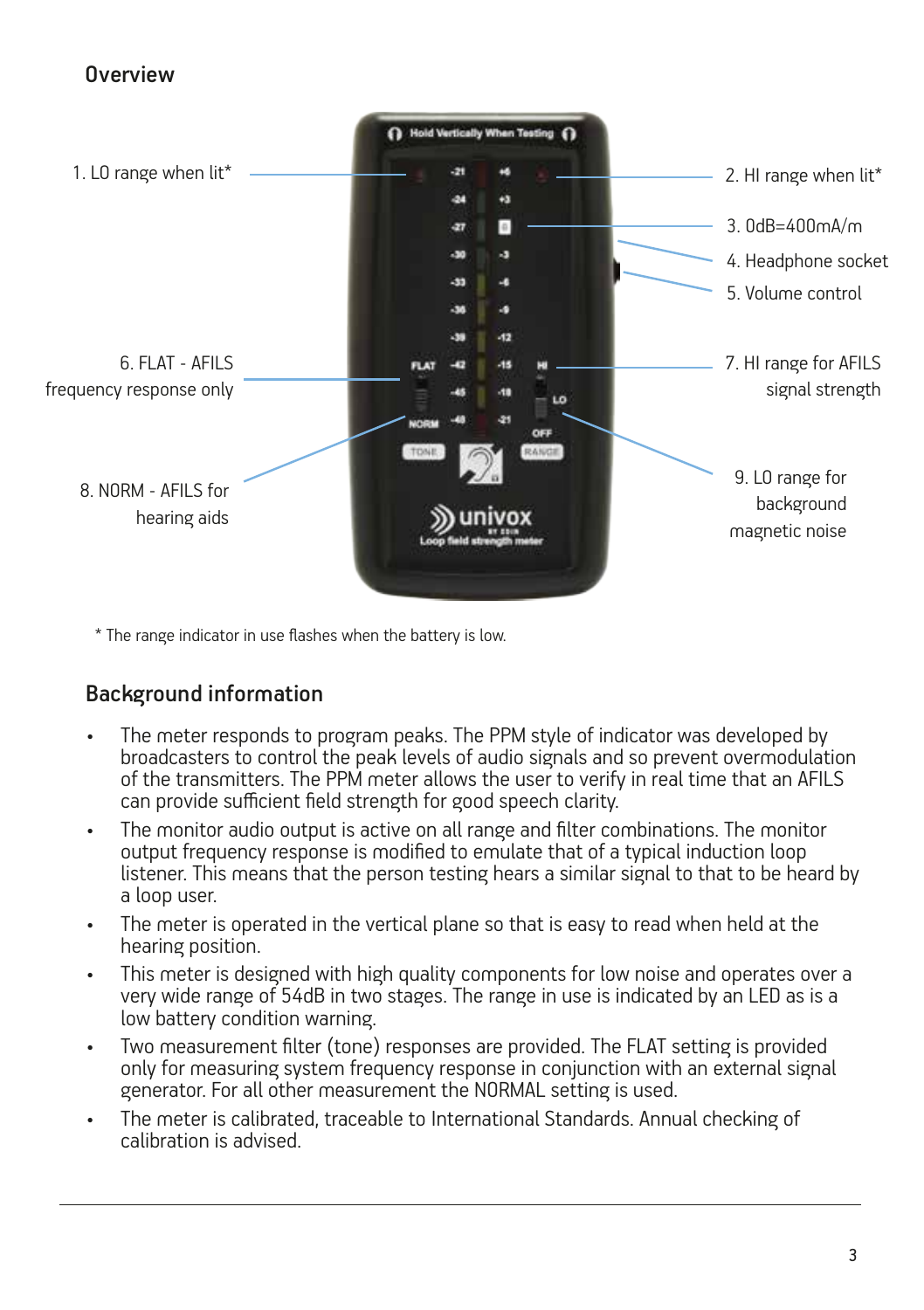#### Instructions for use

Background noise measurement (Noise)

NOTE: Do not use the monitor headphones on higher than volume 4 for this test, (i.e. on LO range setting) in order to maintain accuracy and stability in the instrument.

- 1. Switch off or disconnect from the mains power any audio induction loop equipment, (note that any other mains operated equipment, that normally would be in use within the test area, should be switched on).
- 2. Set the TONE (filter) switch to the NORM position (8).
- 3. Move the RANGE switch to the LO position (9).
- 4. Hold the meter in vertical position, with the top at the position a hearing aid is likely to be used, (1.2m for sitting and/or 1.7m for standing height. If both sitting and standing positions are used, measure at 1.45m).
- 5. Observe the LED bar graph and document the background noise levels within the listening area.

NOTE: For long time listening the IEC 60118-4 recommended background noise level should be below -47dB. If the background noise level exceeds -32dB, the nature of the magnetic noise should be assessed and remedial measures to achieve lower background noise level should be considered. For short time announcements, background noise levels of up to -22dB can be accepted, as the loop system will still be beneficial to hearing aid user.

## Field strength deviation/overspill (Coverage)

NOTE: For Field strength deviation/overspill (Coverage) measurement a precise 1kHz frequency signal, Univox 1kHzSineWave.mp3 should be used.

- 1. Connect the loop driver to the mains power.
- 2. Connect the signal source and activate the audio file 1kHzSineWave.mp3.
- 3. Adjust the input level at the loop driver according to the manual.
- 4. Adjust the field strength level at a reference measuring position to approximately -12dB.
- 5. Set the TONE (filter) switch to the NORM position (8).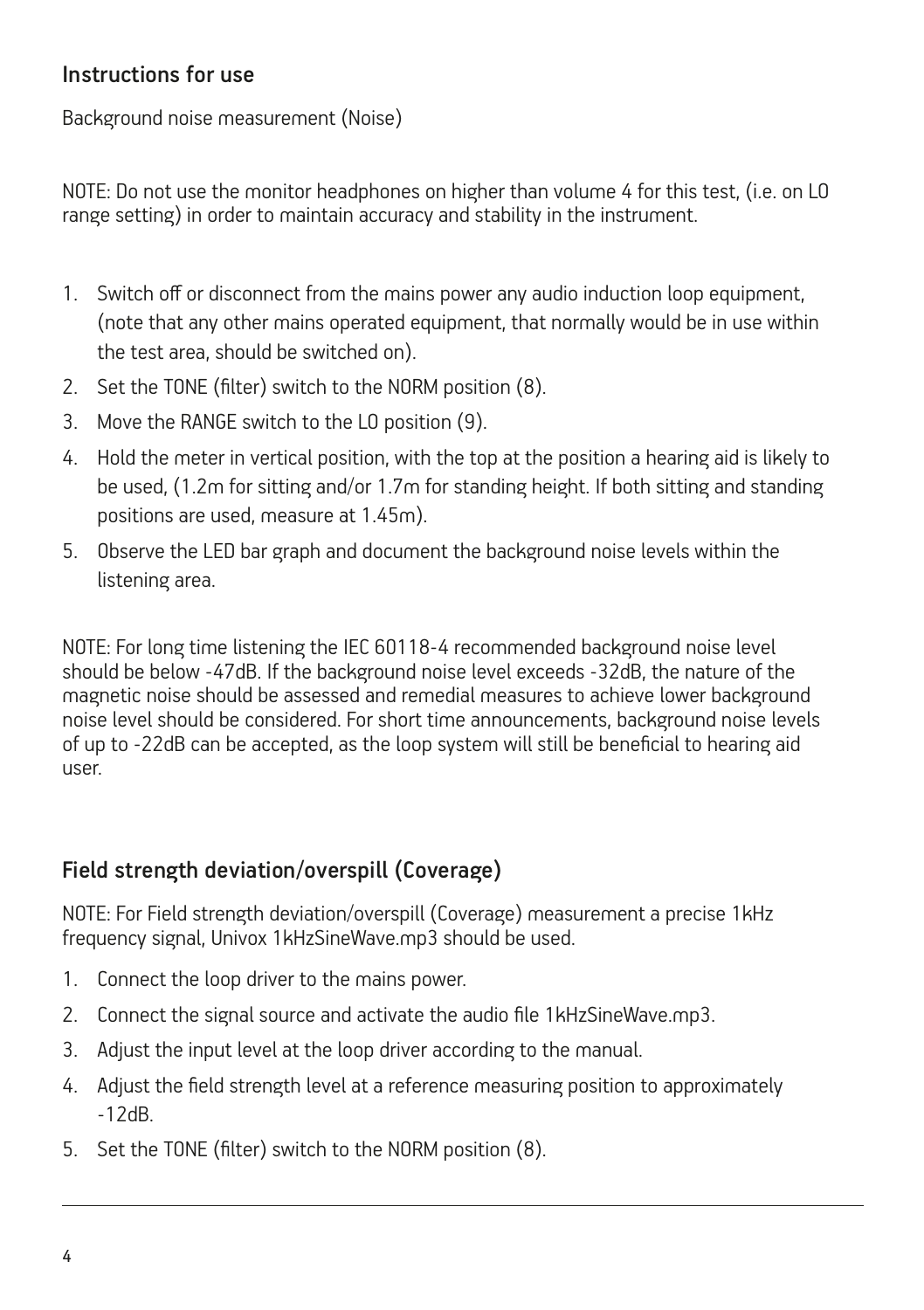- 6. Move the RANGE switch to HI position (7).
- 7. Hold the meter in vertical position with the top at the listening height and measure the variation (field strength deviation) within the listening area. Confirm that the field strength does not deviate by more than ±3dB.
- 8. Measure the overspill distribution outside the loop area, if required. (NOTE: overspill is not defined by the IEC 60118-4 but can be considered as magnetic field above -32dB.)

# Basic frequency test (FQ)

NOTE 1: For Frequency test Univox MultiFreq.mp3 (the audio file includes 3 tones in the following sequence: 2sec@1kHz; 1sec@silence, 2sec@100Hz; 2sec@5kHz), should be used.

- 1. Activate the audio file MultiFreq.mp3.
- 2. The loop driver input level should be set according to the manual and the field strength level adjusted to -12dB. Make sure that the output does NOT saturate, or clip.
- 3. Set the TONE (filter) switch to the FLAT position (6).
- 4. The RANGE switch should be set to HI position (7).
- 5. Hold the meter in a vertical position with the top at the listening height and measure the frequency response for 100kHz, 1kHz and 5kHz. The frequency response for 100Hz to 5kHz should be within the range ±3dB with reference to the response at 1kHz. If the deviation is larger, try to adjust the frequency response with the drivers MLC control, (refer to the driver´s manual).
- 6. After any frequency adjustment(s), double-check that the loop driver delivers 400 mA/m (0dB) in program peaks, without clipping.

NOTE 2: It is not uncommon for certain locations within the area of a loop system to suffer poor background noise, frequency response or signal strength, due to the surrounding construction metal and layout of electrical services in a building. If the majority of the area covered by the loop gives satisfactory signal to noise ratio then the poor areas may be marked as not suitable for hearing aid users, as recommended by IEC 60118-4.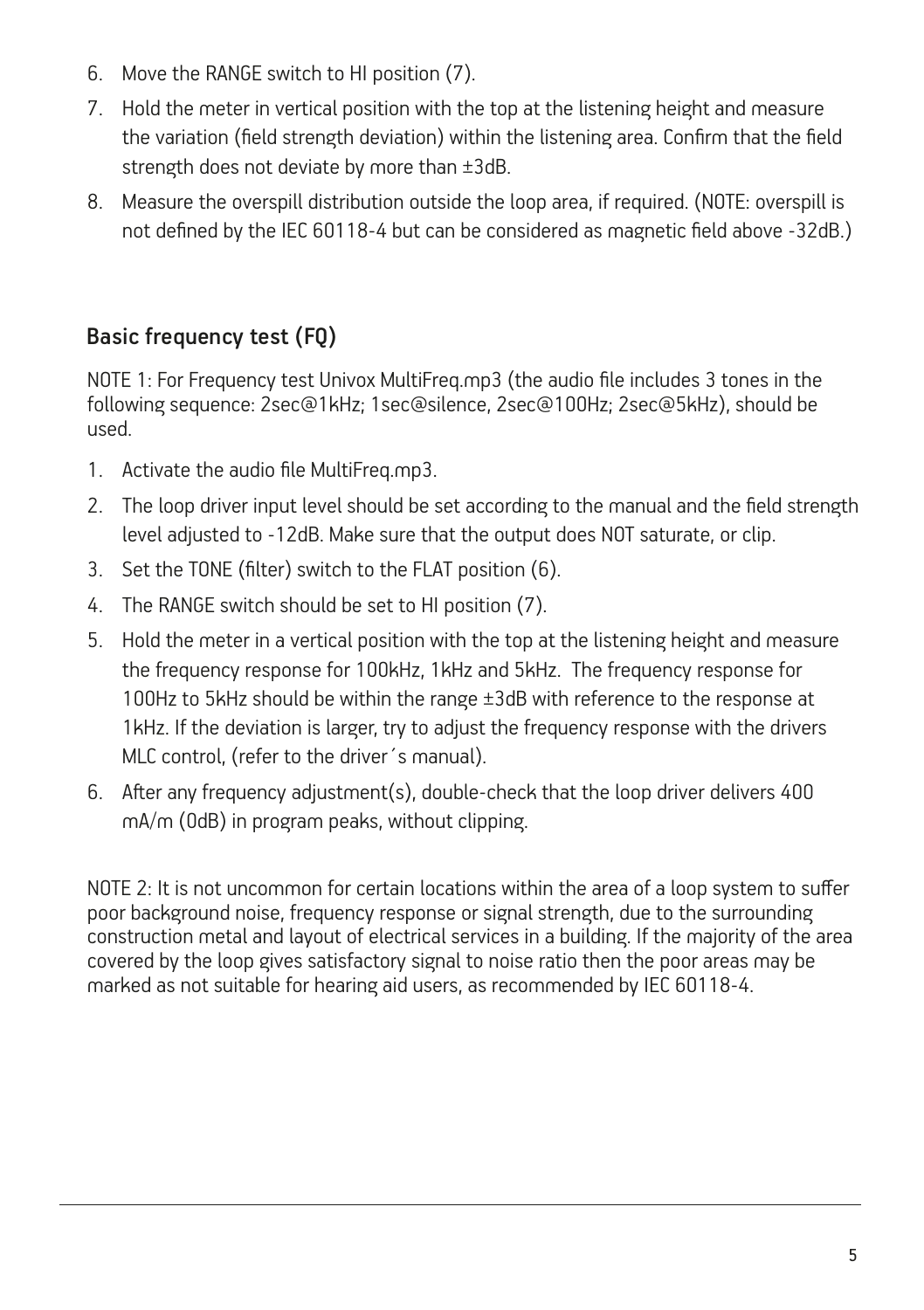## Adjustment of field strength level (Field)

NOTE: Univox 1kHz\_pulse.wav or itu.wav test signal should be used for adjustment of field strength level. A continuous sine wave is not recommended since the loop driver's AGC might decrease the level.

- 1. Activate the audio file 1kHz pulse.wav.
- 2. Adjust the input level according to the driver's manual.
- 3. Set the TONE (filter) switch to the NORM position (8).
- 4. Set the RANGE switch to HI position (7).
- 5. Hold the meter in a vertical position and adjust the field strength level until 0dB (400mA/m) at the listening height is achieved. (A representative reference measurement position is midway between the center of the loop and the loop perimeter.)
- 6. Confirm that the field strength level does not vary more than ±3dB within the listening area.

#### System commissioning

- 1. Connect the actual signal source/s, preferably speech, and adjust the input level according the loop driver's manual, (if the primary sound source is unavailable, haspeech.wav or itu.wav audio files can be used).
- 2. Set the TONE (filter) switch to the NORM position (8).
- 3. Set the RANGE switch to HI position (7).
- 4. Hold the meter in a vertical position at the listening height.
- 5. Measure the field strength and verify that the highest peak reaches 0dB (400mA/m) by observing the highest reading. Confirm that the field strength variation within the room is within ±3dB.
- 6. Check that the sound quality (clear sound with no distortion) is acceptable by listening to the sound of the loop through the monitor headphones at a comfortable volume.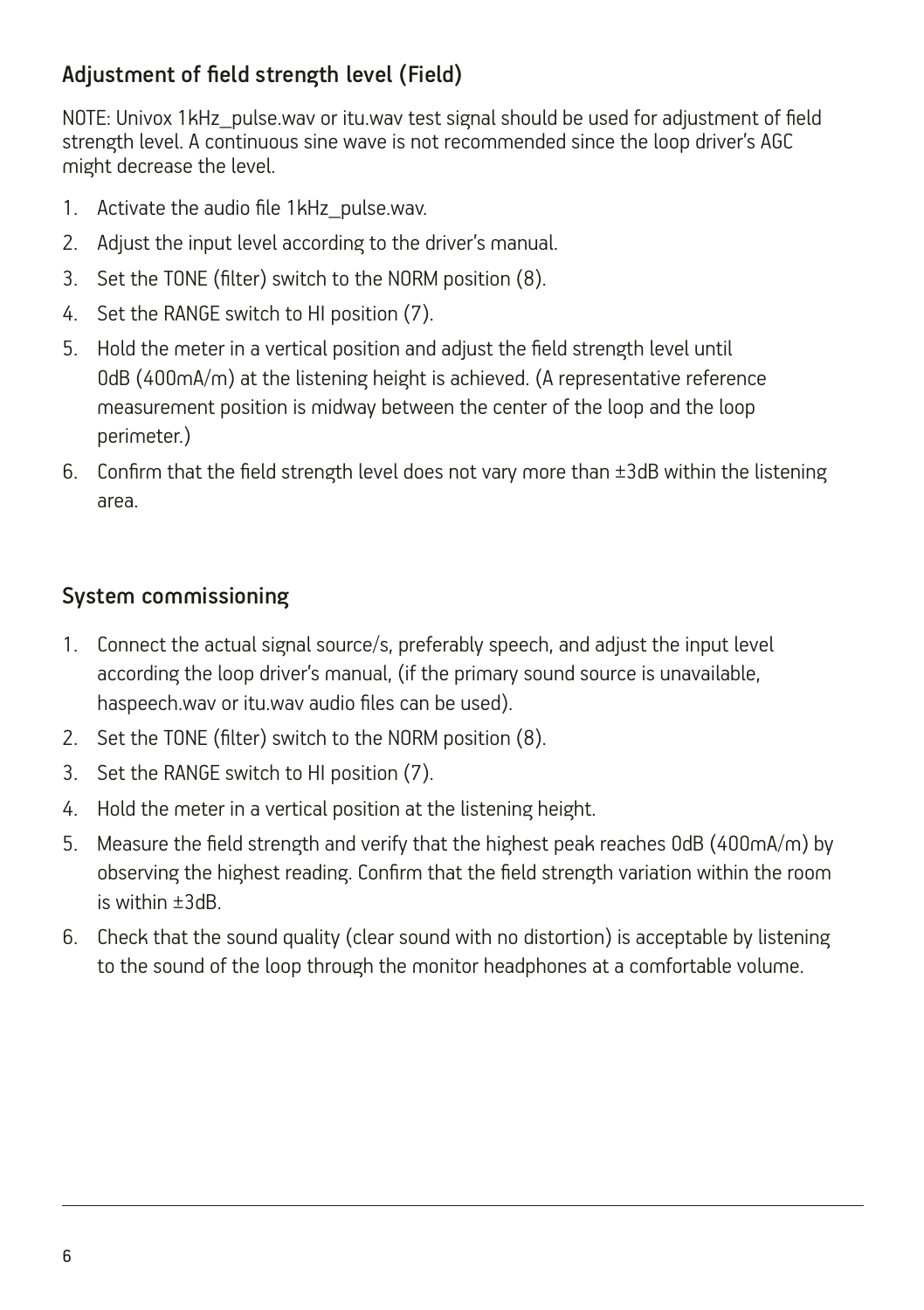#### Safety, Care and Maintenance

Keep the unit away from heat sources such as radiators, heaters, or other appliances that produce heat.

Do not expose the unit to direct sunlight.

Do not use the unit near water.

Avoid objects or liquids getting into or onto the unit.

Clean only with a damp cloth. Do not use abrasive cleaners.

Do not remove screws from or open the unit casing. This will invalidate the calibration and any warranty.

Damage to hearing can occur with consistent exposure to high volume when using headphones. Always check the volume level before using headphones.

#### Calibration

The unit is calibrated in three points, (-12dB, -6dB, and 0dB) to meet IEC6 60118-4 requirements. If measurement accuracy is critical the instrument should be recalibrated annually. Have the calibration rechecked if the instrument is dropped or otherwise damaged.

## **Batteries**

Press and slide battery cover to remove.

Orientate the battery as shown in the battery compartment molding. No harm will occur if the battery is reversed but the instrument will not work.

Rechargeable batteries are not recommended for infrequently used equipment due to self-discharge but can be used in the instrument. Operating life will be shorter from a rechargeable battery than from the alkaline battery.

Replace the battery as soon as convenient after the red range indicator(s) start to flash.

Switch off the meter when not in use to prolong the working life of the battery.

Remove the battery if not required for an extended period of time and remove an exhausted battery as soon as possible to prevent leakage.

Dispose of the old battery according to the local regulations.